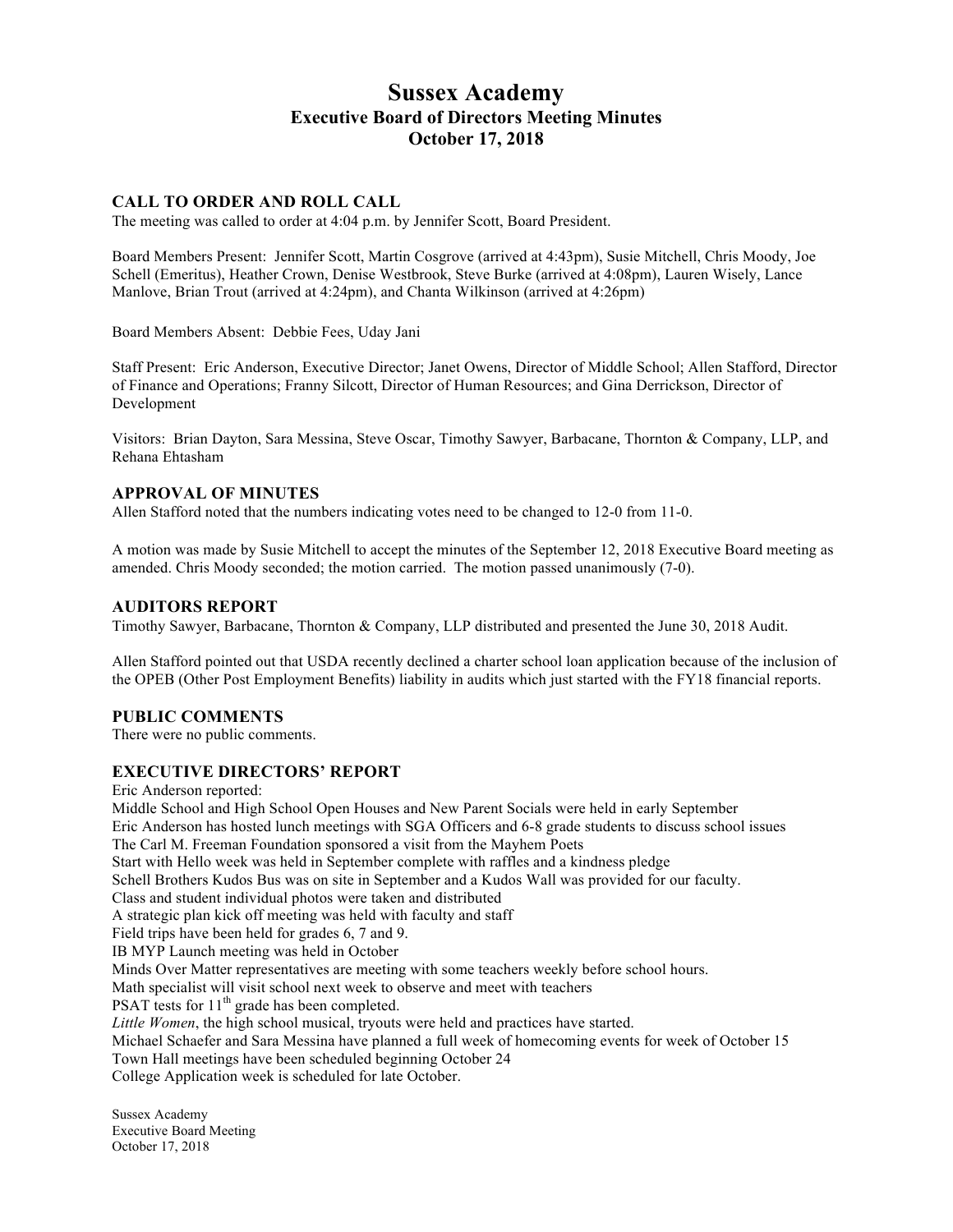Upcoming events: October 30-Legislative Breakfast October 31-Peter van Buskirk will provide two college presentations for both students and families November 2-Delaware Charter School Network-IDEA Awards November 2-12-Fall Break November 13-15-School Tours/Information Nights November 16-Fall Fling

Faculty/Staff Highlights: Jaime Bahder has married and is now Jaime Marshall Andrea Rogers is expected to become a first time grandmother on this date Josh Bowe's wife received the Teacher of the Year Award

Mr. Anderson introduced Franny Silcott, Sussex Academy's new Director of Human Resources

# **MONTHLY BOARD FINANCIAL REPORT**

Steve Burke distributed the September 2018 financial report and noted that enrollment for 2017-2018 was 753 and for 2018-2019 has increased to 795.

A motion was made by Steve Burke to accept the Financial Reports. Lance Manlove seconded; the motion carried. The motion passed unanimously (10-0).

# **SUSSEX ACADEMY FOUNDATION UPDATE**

Joe Schell reported that the Foundation will cover up to \$45,000 of the school safety upgrades that will not be covered by a State grant.

Sussex Academy Foundation has approximately \$400,000 in the bank.

#### **COMMITTEE REPORTS**

Jennifer Scott distributed the Terms of Office & Committees for 2018-2019

#### **Executive/Succession**

No report was presented.

**Finance** No report was presented.

#### **Recognition**

No report was presented. This is an Executive Committee responsibility.

**Outreach** Written report was presented.

# **Building and Grounds**

No report was presented.

# **Program Development**

No report was presented. This committee has been dissolved.

#### **Athletics**

Written report was presented.

#### **Legislative Committee**

No report was presented. This committee will be a part of the Governance Committee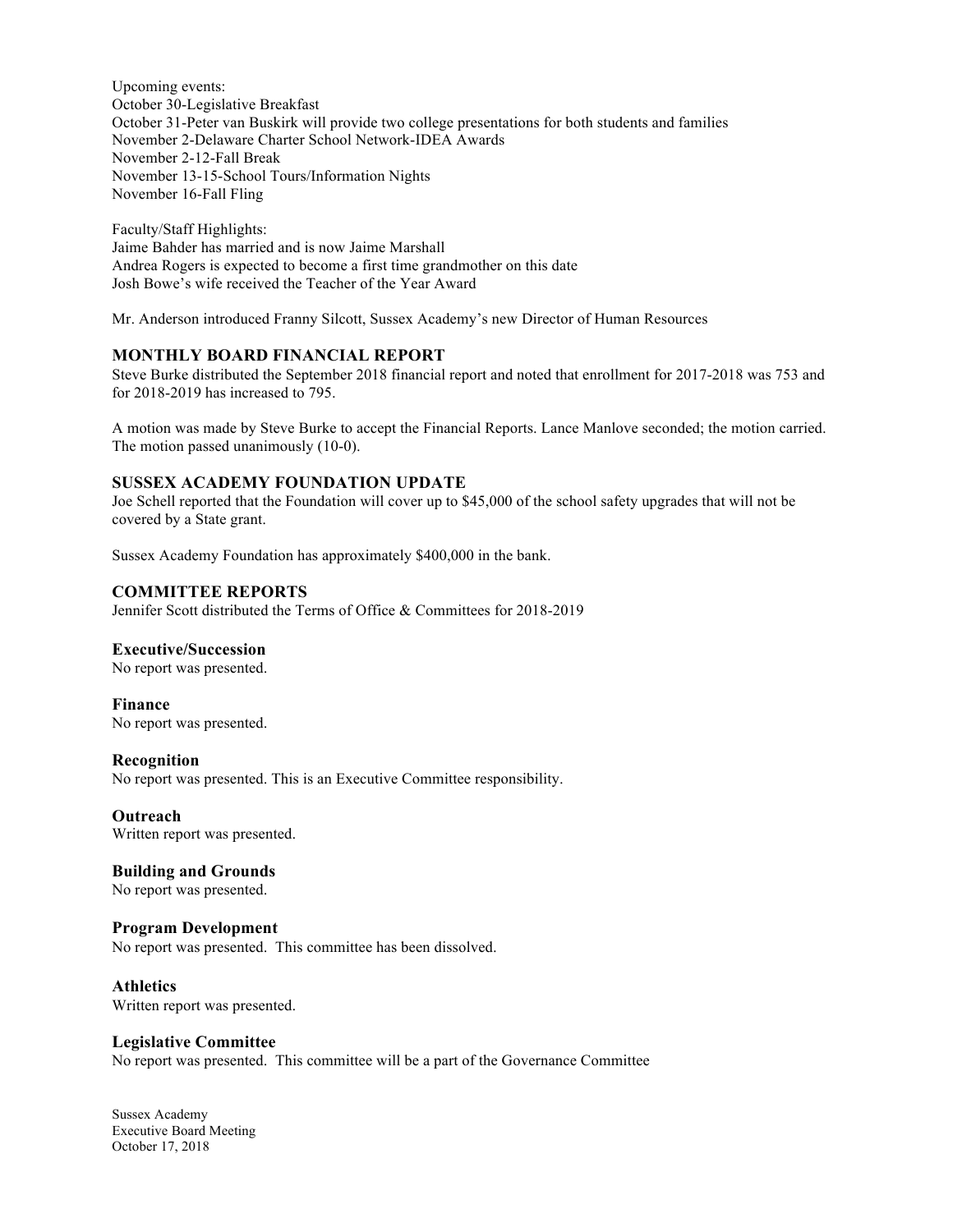# **Governance**

No report was presented. This committee now includes Legislative information.

#### **Nominating**

No report was presented.

#### **Succession Planning**

No report was presented.

# **Employee Compensation**

No report was presented.

### **Ad Hoc Strategic Planning Committee**

Jennifer Scott reported that the committee met and planned Town Hall meetings. Executive Board members were encouraged to attend some of the scheduled Town Halls.

#### **Ad Hoc School Culture Committee**

Chris Moody reported that the committee is working to set a meeting date. The committee's first agenda item will be school lunch for next school year.

# **OLD BUSINESS**

#### *Committee Assignments*

Jen Scott reported on this during the committee reports.

#### *Building Security Update*

Jen Scott reported that Sussex Academy will receive \$21,600.00 from the State of Delaware for security upgrades. This amount is based on unit counts from the 2017-2018 school year. Lance Manlove will complete the application.

Lance Manlove reported that Sussex Academy will do the following safety upgrades: Plate glass installation at main front desk with portal for speaking Mag locks will be installed on front doors in the vestibule Security film will be placed on vestibule doors and entrance doors from the lobby to the school Two-way mirror film will be placed on lobby doors Exterior door contacts will be added to all exterior doors to indicate open doors Video intercom installed in vestibule Upgraded visitor management system Mapping of exterior doors has been completed and shared with the Georgetown Police Department

The total safety upgrade cost is \$34,338. Sussex Academy Foundation will pay the difference between the State funding and total upgrade fees.

# **NEW BUSINESS**

#### *Director Evaluation*

Susie Mitchell distributed the Executive Director's Performance Appraisal.

Susie Mitchell made a motion to accept the Executive Director's Performance Appraisal with the inclusion of a Second Executive Board requirement of creating a plan to increase faculty diversity. Jen Scott seconded; the motion carried. The motion passed unanimously (11-0)

#### *Human Resources*

Eric Anderson introduced Franny Silcott, Director of Human Resources, during the Executive Directors' report.

# *Board Presentation*

Eric Anderson reported that requests to have student reports at the Executive Board meetings, should emailed to him. It was agreed that the Student Government Association Officers will attend the November Executive Board meeting to provide a Homecoming 2018 report.